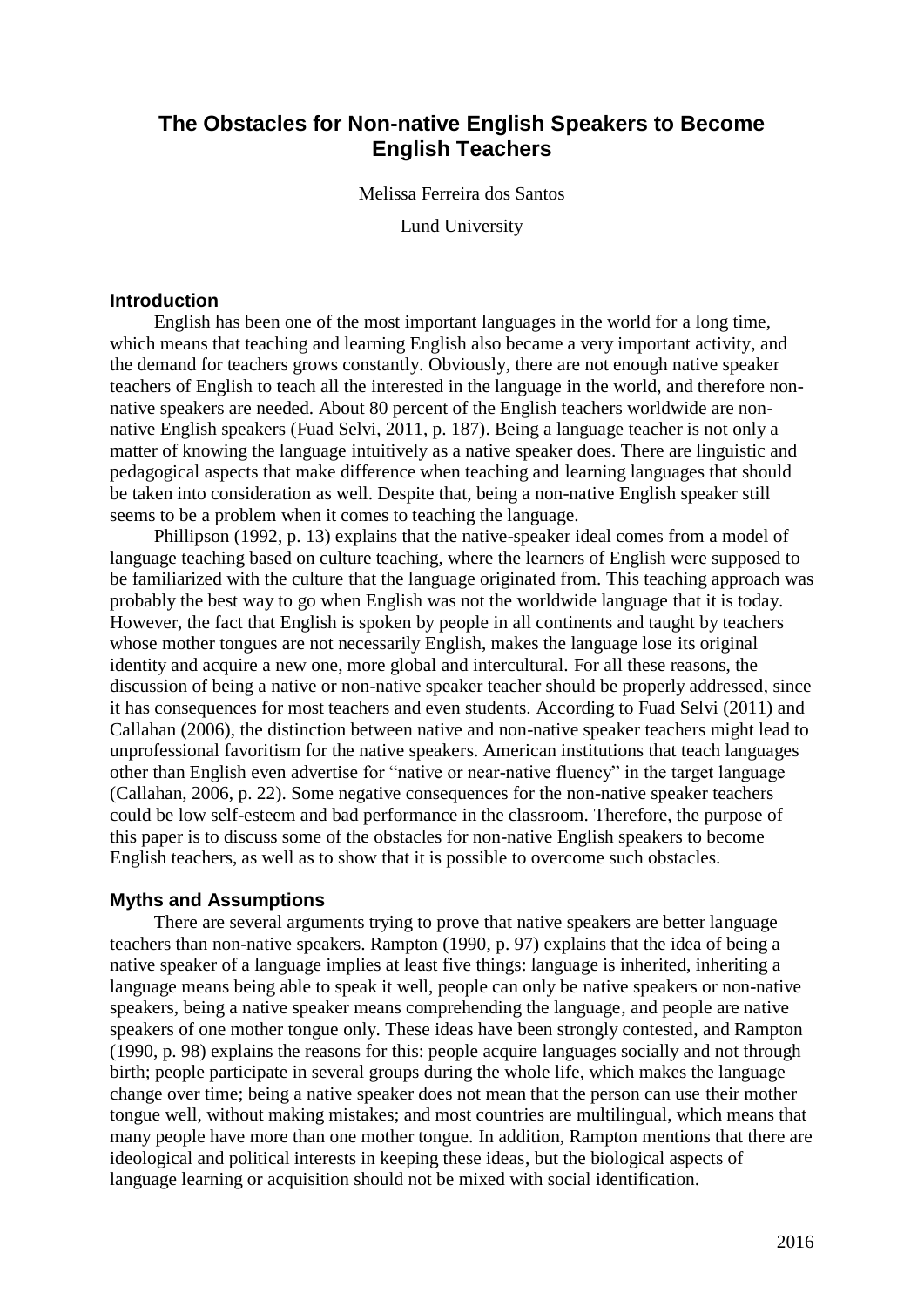The discussion surrounding native speaker and non-native speaker teachers has been influential within ELT but it is not exclusive of the English language. Meadows and Muramatsu (2007) show that foreign language teaching in general tends to follow the same assumption that a native speaker of the target language is a better teacher than a non-native speaker. After interviewing several university students of Japanese, Chinese, Spanish and Italian in the United States, the researchers obtained valuable information on this matter. The students showed conflicting expectations for themselves and for the teachers. They accept that their own communicative competence level can be basic, and argue that pronunciation should not be a criterion for judging a successful speaker of a foreign language. On the other hand, when it comes to the teacher's skills, pronunciation and cultural knowledge are the primary criteria for a good foreign language teacher, who should be able to "pronounce the language the way that the students believe to be the standard" (Meadows & Muramatsu, 2007, p. 102). The teachers are also seen by the students in different ways: the native speaker teacher is seen as a model of the language, while the non-native speaker as "an interpretation of the language" (Meadows & Muramatsu, 2007, p. 102). Another important result obtained in this research is the direct relation between the students' goals and the preference for native or nonnative speaker teachers. Those who want to obtain a native-like fluency tend to prefer native speaker teachers, while those who have lower goals can be satisfied with non-native speaker teachers.

Callahan (2006, p. 22) also shows that the debate on native/non-speaker teachers is not exclusive of the English language. In American universities, students change language classes according to the teachers' surnames, giving preference to those whose surname seems to have the same origin as the target language. Advanced students of English as second language and students of Spanish were interviewed in Callahan's study at a university in the United States. In both groups, there was a general preference for native speaker teachers, although a bit higher for the ESL students. The students of English consider it easier to understand native speaker teachers, while the students of Spanish prefer non-native speakers, since they tend to speak slower and clearer. In addition, the interviews showed that the more experience with languages the students have, the more they tend to accept non-native speaker teachers. Both groups showed that they prefer non-native speaker teachers teaching grammar and reading, and native speaker teachers teaching cultural aspects and oral skills, but the students of English had a stronger opinion about it. They also agreed on two other points: non-native speaker teachers are better at seeing and understanding the students' struggles with the language, and in regards to the language course level, non-native speaker teachers are well accepted for basic and intermediate levels, while for more advanced levels, a native speaker is preferred (Callahan, 2006, pp. 29-39).

### **Arguments and Advice for Non-native Speaker Teachers**

Phillipson (1992, p. 14) argues that teachers' knowledge in language learning processes, structure, usage of language and capacity to explain it have to be learned. Only knowing the language as a mother tongue is not enough to teach it properly. Non-native teachers may actually be better qualified than native speaker teachers since they have gone through the process of learning both the student's L1 and the target language, which gives them a linguistic and cultural insight of their learners' needs (Phillipson, 1992, p. 15). This argument does not take into consideration a multicultural classroom with multiple L1s, where the teacher's awareness of the L1 is not as important. However, it is still an advantage to have been through the same process as the students. How far British and American expertise can be exported to contexts with different cultural, linguistic and pedagogical universes is also questioned by Phillipson (1992, p. 16).

Rampton (1990) adds valuable aspects to this discussion. He suggests replacing or displacing the concept of 'native speaker' with 'expert speaker'. Expertise is fair for both the